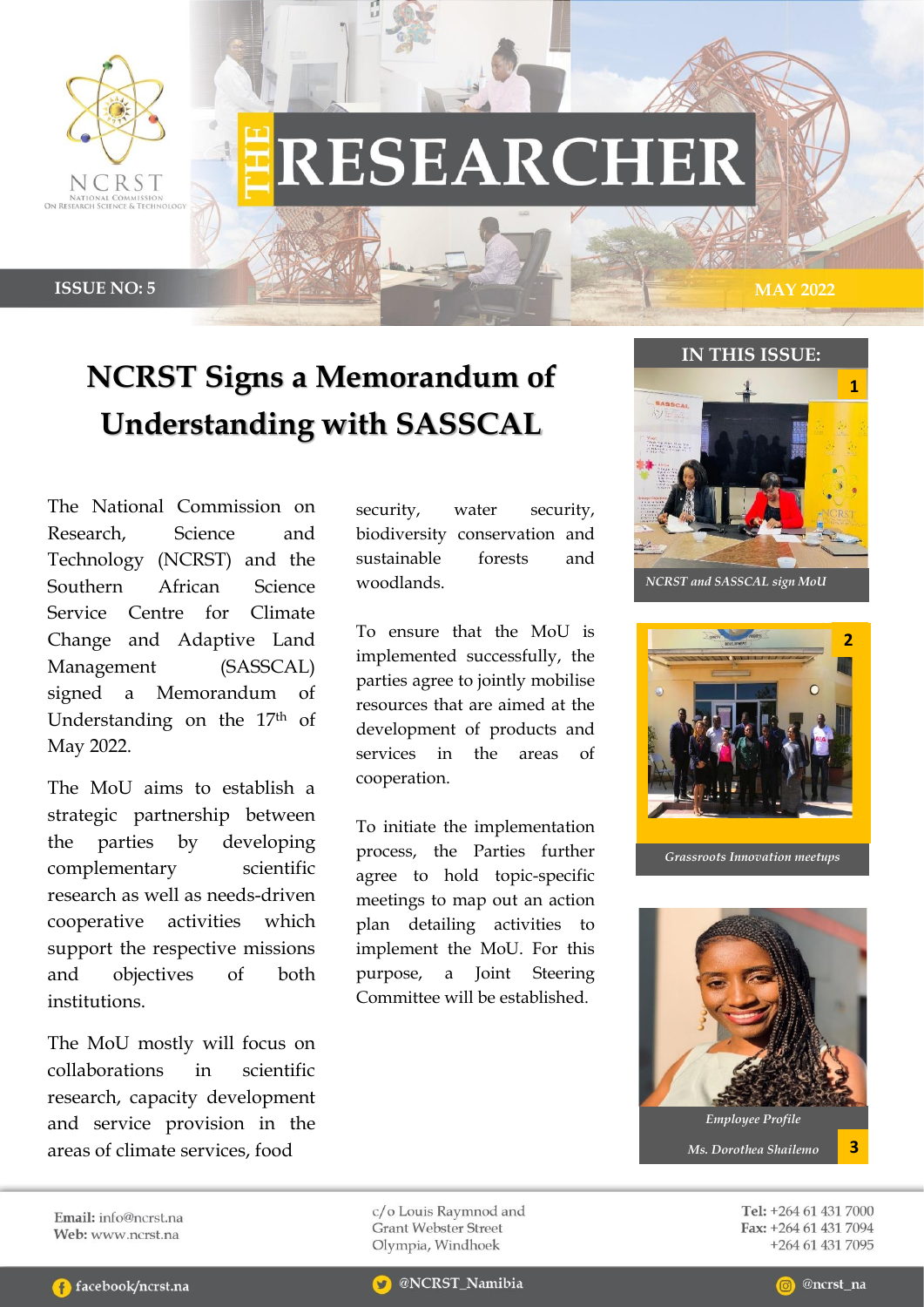# **GRASSROOTS INNOVATION (REGIONAL) INFORMATION SHARING MEETINGS**

The National Commission on Research, Science and Technology (NCRST), through the Grassroots Innovation Programme – a subcomponent of the Innovation Fostering Platform, aims to promote and encourage innovations, technologies, and products from the grassroots communities to the market. The Grassroots Innovation Programme aims to provide funding, technical assistance, and support to grassroots innovators who are seeking to develop new or improved products, services, or methods from proof-of-concept stage to the prototype. Grassroots innovation is a particular type of innovation where ideas flow in a bottom-up manner, i.e., the ideas are generated by those who are least likely to have access to the resources to make them happen.

In contrast to mainstream business greening, grassroots initiatives operate in rural community and involve committed activists experimenting with social innovations as well as using greener technologies. Through these programmes, the NCRST team conducted the regional information sharing meetings with innovation stakeholders in the following eight regions, namely, Omusati, Oshana, Oshikoto, Ohangwena, Kavango West, Kavango East, Zambezi and Otjozondjupa from the 8<sup>th</sup> to 21<sup>st</sup> of May 2022. The aim of these meetings was to discuss opportunities through which the stakeholders in these regions could participate in several innovation support interventions of the NCRST. The NCRST team also conducted a needs assessment survey with Small Medium Micro Enterprises (SMMEs) in these regions to determine what NCRST can do to support innovators in developing creative thinking skills that will aid them in advancing efforts to extract economic and social value from knowledge, resulting in new or improved products, services, or methods.

These regional meetings were preceded by courtesy visits to the respective regional governors' offices, to brief them about the aim of the meeting and the way forward. SMMEs from the abovementioned regions that want more information or wish to participate in the survey may send an email to *ifp@ncrst.na*. The NCRST team will continue to hold meetings in the remaining regions, and the dates will be communicated.



*Grassroots Innovation Information sharing meetups in regions*

Email: info@ncrst.na Web: www.ncrst.na

c/o Louis Raymnod and **Grant Webster Street** Olympia, Windhoek

Tel: +264 61 431 7000 Fax: +264 61 431 7094 +264 61 431 7095

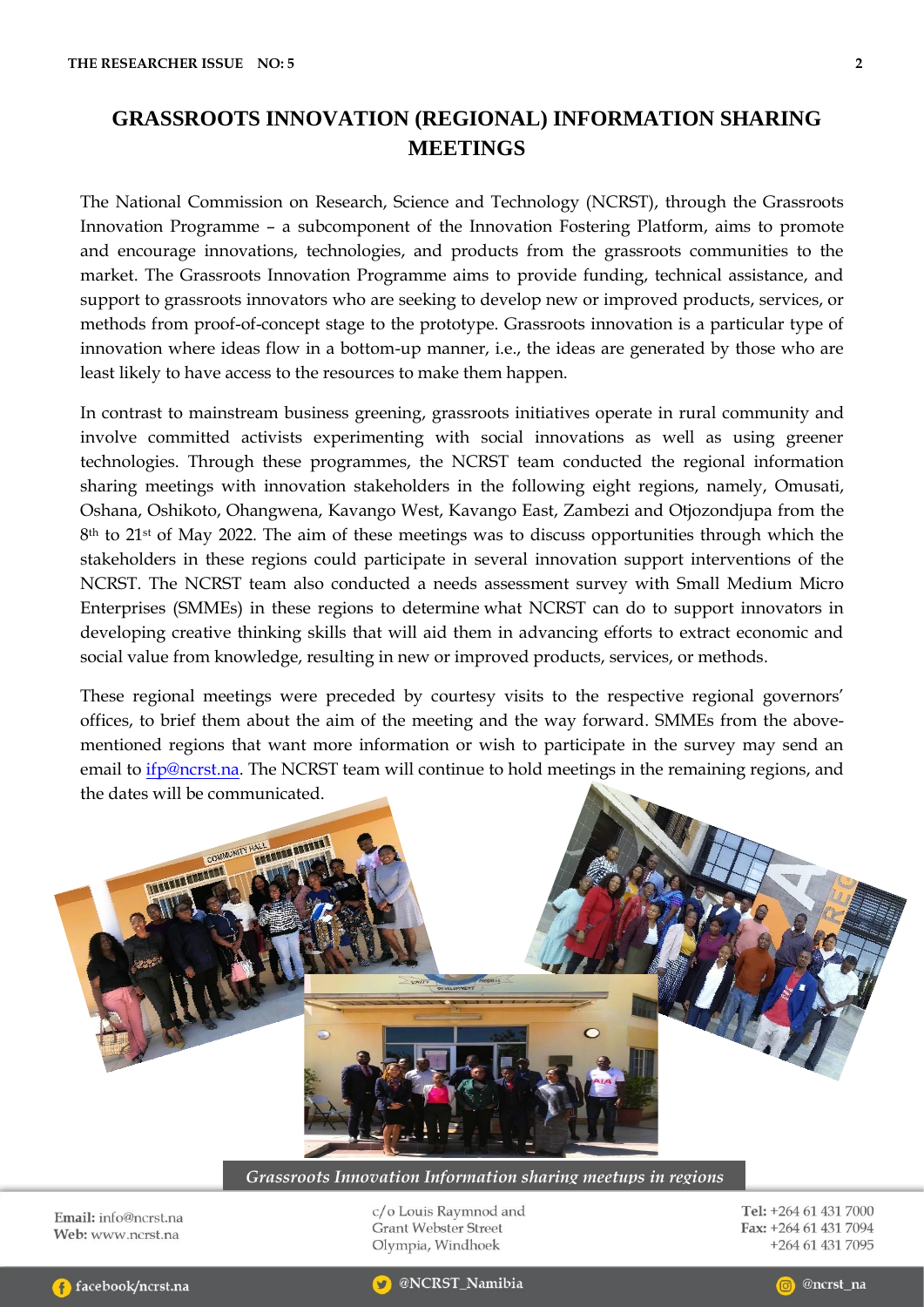# **Employee Profile**



*Full Name:* Dorothea H. P. Shailemo

#### *Job Title:* Scientist: Biotechnology

*Brief description of your job responsibilities/duties***:** 

Perform various biotechnological related lab tests on food samples to ensure compliance with the biosafety requirements and promote biotechnological research*.*

#### *Qualification (s):*

• MSc. Medical Biochemistry, BSc. Biochemistry and Molecular Biology

# *How long have you been employed at NCRST***?**

• 1 Month

#### *What are your interests***?**

• I am passionate about research, as it has always been my greatest desire to contribute towards the growth of scientific research and innovation, both in my country (Namibia) and globally. Along with this, I also enjoy reading professional journals, attending seminars/workshops for professional development and continuing education responsibilities.

### *Family status (Married, single, children, siblings etc*):

• Single

# *Any other information you wish to share with your colleagues*?

• I am extremely passionate about this job, and I believe my skills (including the skills I am currently developing) will contribute to the realization of NCRST's goal.

Email: info@ncrst.na Web: www.ncrst.na

c/o Louis Raymnod and **Grant Webster Street** Olympia, Windhoek

Tel: +264 61 431 7000 Fax: +264 61 431 7094 +264 61 431 7095



@NCRST\_Namibia

@ncrst\_na